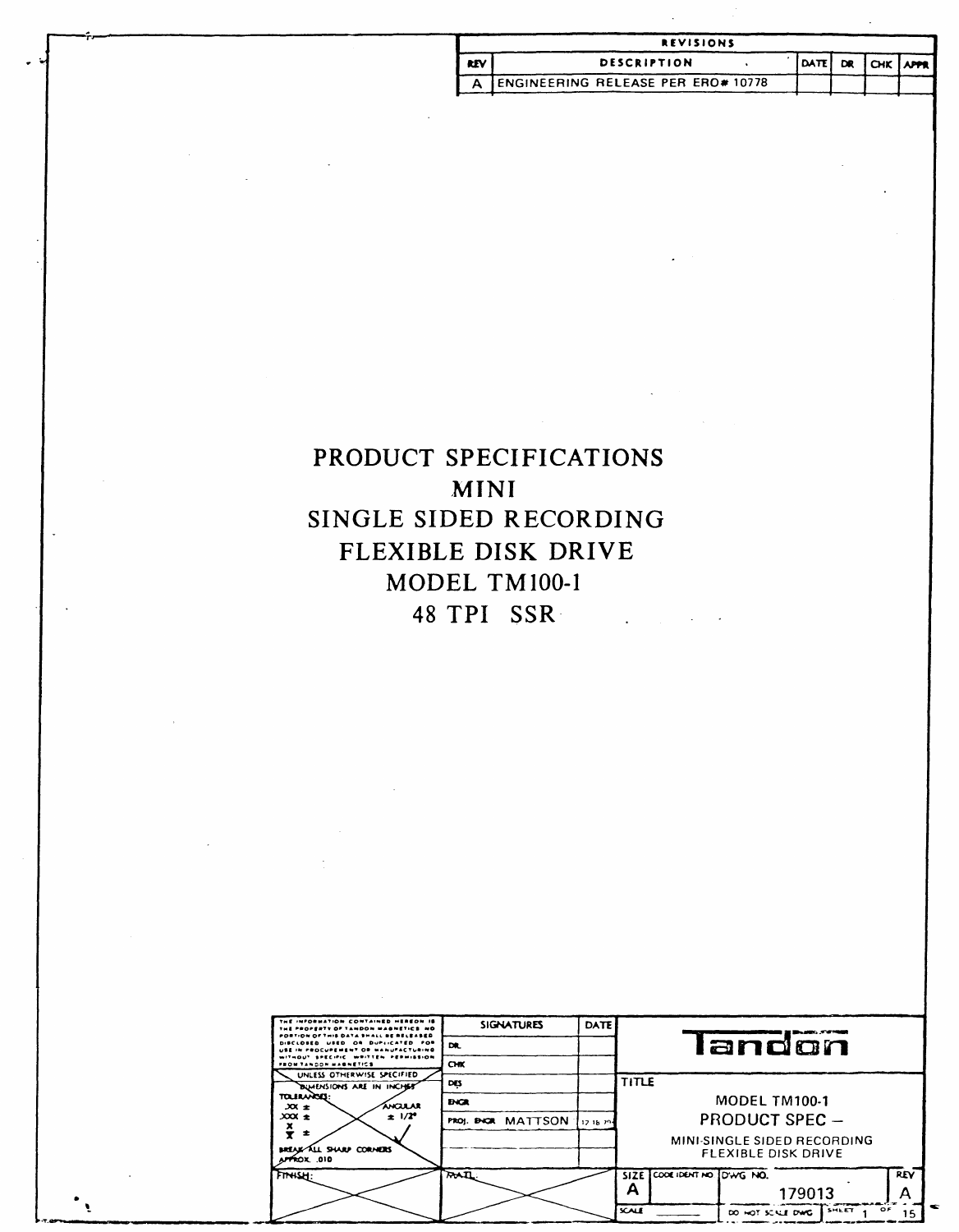|            | <b>REVISIONS</b>   |                  |  |  |
|------------|--------------------|------------------|--|--|
| <b>REV</b> | <b>DESCRIPTION</b> | DATE DR CHK APPR |  |  |
|            | <b>SEE PAGE 1</b>  |                  |  |  |
|            |                    |                  |  |  |

#### $1.0<sup>7</sup>$ **SCOPE**

À

The Tandon Magnetics Corporation Flexible Disk Drive is a compact Data Storage device utilizing an Industry Standard 5.25 inch Diskette (133.4mm).

The Flexible Disk Drive provides double density capability when a Modified Frequency Modulated (MFM) or other appropriate Recording Technique is utilized. The encoding and decoding of the data is the user's responsibility.

#### $1.1$ WRITE PROTECT (STANDARD)

When a Write Protected Diskette is inserted in the Flexible Disk Drive, the Write Electronics are disabled.

**BUSY INDICATOR (STANDARD)**  $1.2$ 

> A Busy Indicator located on the Front Panel will become illuminated when the Flexible Disk Drive is selected.

DAISY CHAIN CAPABILITY (STANDARD) .  $1.3$ 

> The unit provides Address Selection and gating Functions necessary to Daisy-chain a maximum of four (4) Drives at the user's option. The last unit on the Daisy Chain terminates the Interface. The terminations are accomplished by a resistor array plugged into a D.I.P. Socket.

INTERNAL TRIM ERASE (STANDARD)  $1.4$ 

The Flexible Disk Drive provides internally the necessary control signal for proper Trim erasure of Data.

| landon                                                    |                            |                           |     |  |  |
|-----------------------------------------------------------|----------------------------|---------------------------|-----|--|--|
| <b>TITLE</b>                                              |                            |                           |     |  |  |
|                                                           | MODEL TM100-1              |                           |     |  |  |
|                                                           | <b>PRODUCT SPEC -</b>      |                           |     |  |  |
| MINI-SINGLE SIDED RECORDING<br><b>FLEXIBLE DISK DRIVE</b> |                            |                           |     |  |  |
| А                                                         | SIZE COOK IDENT NO DWG NO. | 179013                    | REV |  |  |
| Y.ALE                                                     |                            | SHEET<br>DO NOT SCALE DWG | OF  |  |  |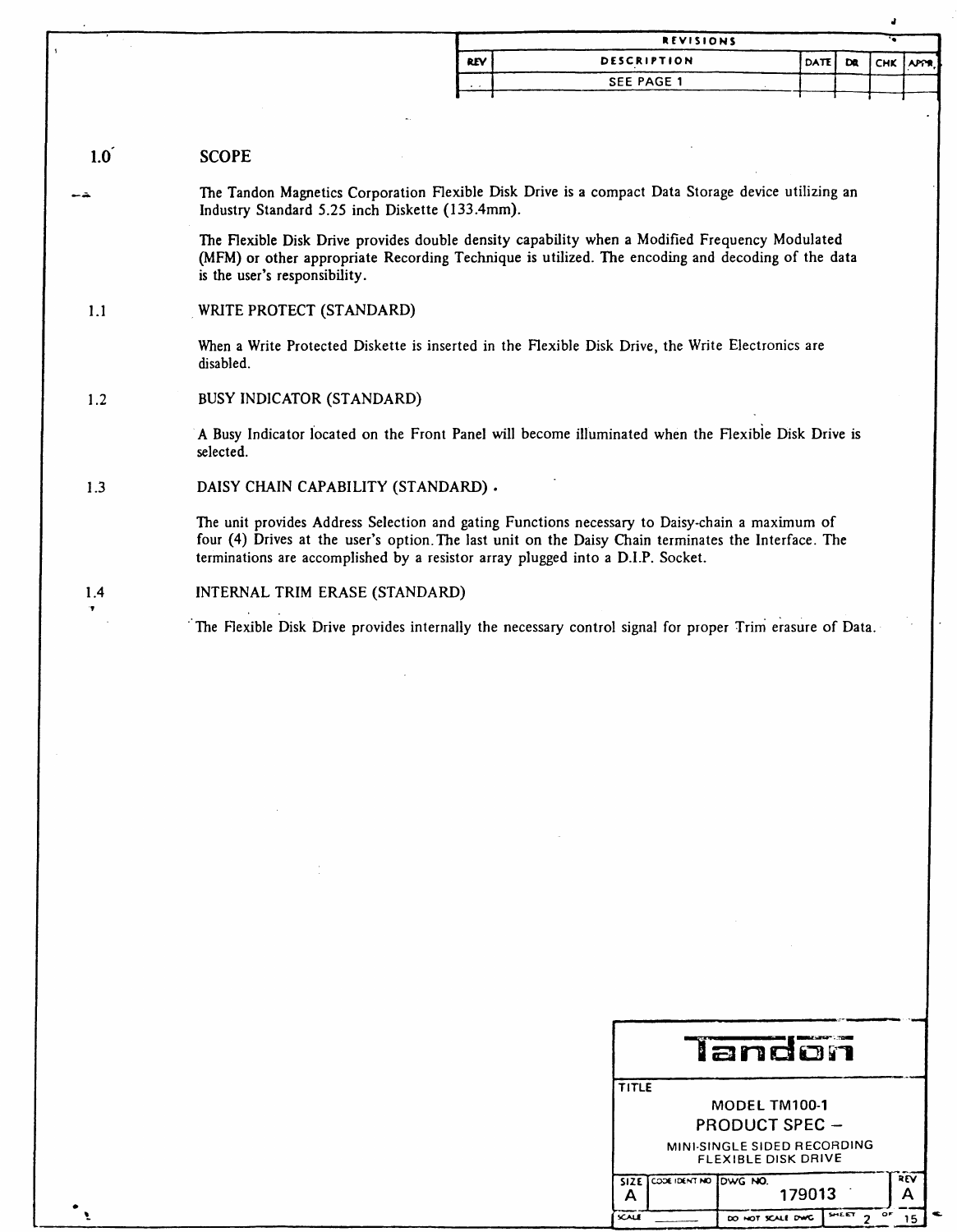| <b>REVISIONS</b>                                                      |
|-----------------------------------------------------------------------|
| DATE<br>DR<br><b>CHK</b><br><b>APPR</b><br><b>IDESCRIPTION</b><br>REV |
| SEE PAGE 1                                                            |
|                                                                       |
| PERFORMANCE CHARACTERISTICS                                           |
| <b>HEAD</b><br>$\left(\frac{1}{4}\sqrt{c^6}\right)$                   |
| Wear guaranteed 20,000 hours in media contact.                        |
| TRACKS:                                                               |
| 40 tracks                                                             |
| $.0208$ in = $.524$ k km<br>.529 mm (20.8 milli inch) Spacing         |
| 36.51 mm Track Radius (inside) side 0                                 |
| RECORDING: $\mu$ $\mu$ $\mu$ .                                        |
| 217.95 FR)mm (5536 BPI MFM) inside track, Head No. 0                  |
| 125 K Bits/Sec (Single Density) .                                     |
| 25 K Bits/Track (Uniformated Single Density)                          |
| 1.00 Mega Bits/Diskette (Unformated Single Density)                   |
| MEDIA                                                                 |
| 133.4 mm (5.25 Inch) Industry Standard Diskette                       |
| 3.6 x 10 <sup>6</sup> Passes per Track Minimum wear guarantee         |
| <b>DISK SPEED</b>                                                     |
| 300 R.P.M. $\pm$ 1.5%                                                 |
| $1.S.V.$ $\pm$ 3%                                                     |
| Latency 100ms Nominal                                                 |
| 250 Milli-Sec Start Time MAX                                          |
| 150 Milli-Sec Stop Time MAX                                           |
| <b>ACCESS TIME</b>                                                    |
| 5.0 Millisec - Track to Track                                         |
| 15 Millisec - Heads Settle Time                                       |
|                                                                       |
|                                                                       |
| Tandon                                                                |
| <b>TITLE</b>                                                          |
| MODEL TM100-1                                                         |
| <b>PRODUCT SPEC -</b><br>MINI-SINGLE SIDED RECORDING                  |
|                                                                       |

 $\overline{A}$   $\overline{A}$   $\overline{C}$   $\overline{C}$   $\overline{C}$   $\overline{C}$   $\overline{C}$   $\overline{C}$   $\overline{C}$   $\overline{C}$   $\overline{C}$   $\overline{C}$   $\overline{C}$   $\overline{C}$   $\overline{C}$   $\overline{C}$   $\overline{C}$   $\overline{C}$   $\overline{C}$   $\overline{C}$   $\overline{C}$   $\overline{C}$   $\overline{C}$   $\overline{C}$   $\overline{$ 

₹

•

 $\ddot{\phantom{0}}$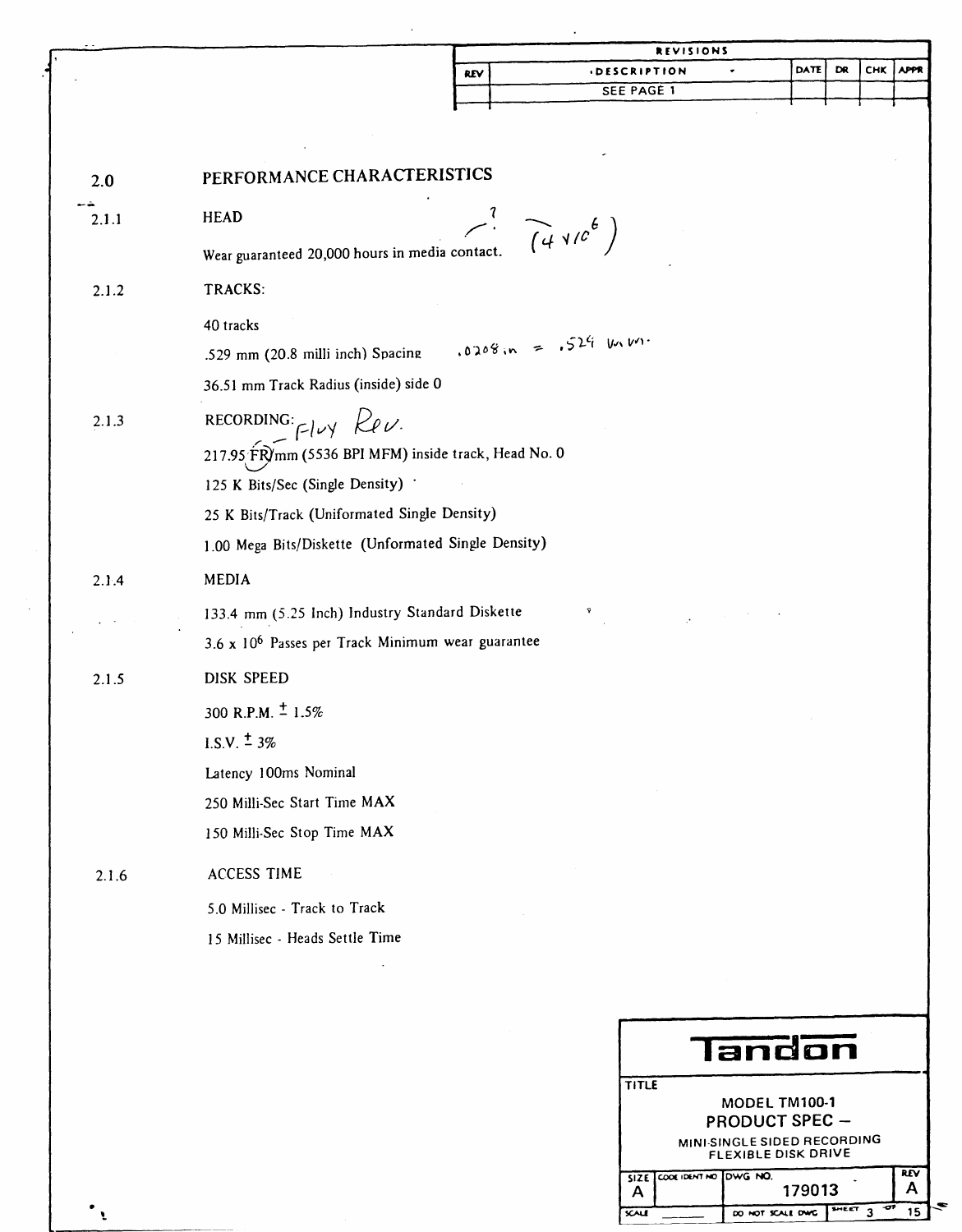|            | <b>REVISIONS</b>   |      |                |  |
|------------|--------------------|------|----------------|--|
| <b>REV</b> | <b>DESCRIPTION</b> | DATE | dr (chk (appr) |  |
|            | SEE PAGE 1         |      |                |  |
|            |                    |      |                |  |

#### $2.1.7$ ERROR RATES (MAXIMUM)

 $\ddot{i}$ 

One Recoverable error in 10<sup>9</sup> Bits.

One non-Recoverable Error in 10<sup>12</sup> Bits.

One seek error in 10<sup>6</sup> seeks.

These error rates are exclusive of external sources, i.e. user Electronics, Defective Diskette, Contaminated Diskette, etc.

#### ELECTRO-MAGNETIC CHARACTERISTICS  $2.1.8$

The TMC Flexible Disk Drive is designed to minimize electrical interference generated internally, and propagated through Space or on Associated Conductors.

| Iandon                                                    |                           |                                 |     |  |
|-----------------------------------------------------------|---------------------------|---------------------------------|-----|--|
| <b>TITLE</b>                                              |                           |                                 |     |  |
| MODEL TM100-1                                             |                           |                                 |     |  |
| <b>PRODUCT SPEC -</b>                                     |                           |                                 |     |  |
| <b>MINI-CINGLE SIDED RECORDING</b><br>ELEXIBLE DISK DRIVE |                           |                                 |     |  |
|                                                           | SIZE COOLIDENT NO DWG NO. |                                 | REV |  |
| Д                                                         |                           | 179013                          |     |  |
| <b>SCALE</b>                                              |                           | ОF<br>SHEET<br>DO NOT SCALE DWG |     |  |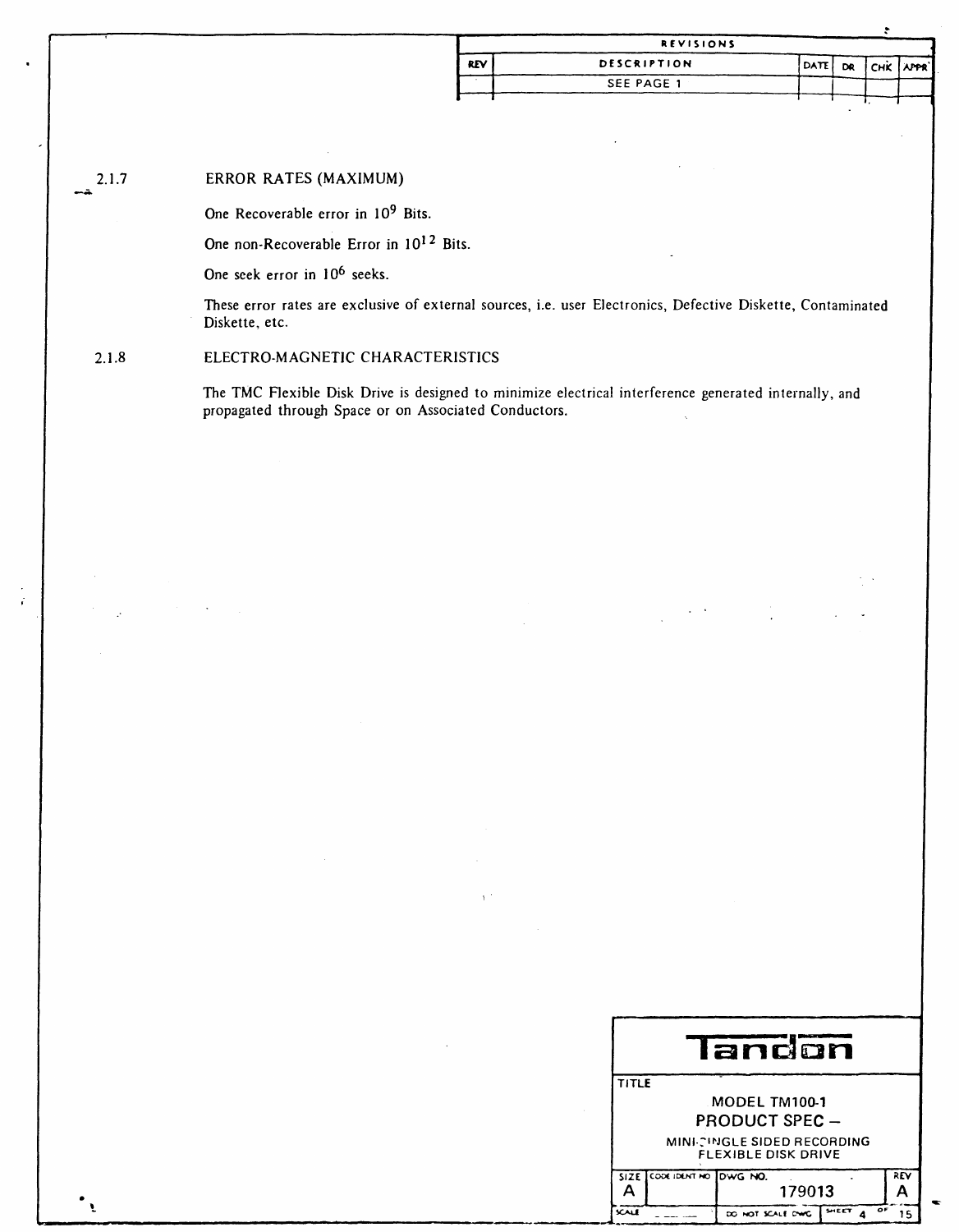| <b>REVISIONS</b> |                    |                  |  |  |  |  |  |  |
|------------------|--------------------|------------------|--|--|--|--|--|--|
| <b>REV</b>       | <b>DESCRIPTION</b> | DATE DR CHK APPR |  |  |  |  |  |  |
|                  | SEE PAGE 1         |                  |  |  |  |  |  |  |
|                  |                    |                  |  |  |  |  |  |  |

| 3.0   | ENVIRONMENTAL SPECIFICATIONS                                                                                        |
|-------|---------------------------------------------------------------------------------------------------------------------|
| 3.1   | The Drive will meet its operational specifications under the following environmental conditions:                    |
| 3.1.1 | <b>TEMPERATURE</b>                                                                                                  |
|       | 10 <sup>o</sup> C to 44 <sup>o</sup> C (50 <sup>o</sup> F to 112 <sup>o</sup> F) Operating                          |
|       | -40 <sup>o</sup> C to 71 <sup>o</sup> C (-40 <sup>o</sup> F to 160 <sup>o</sup> F) Non operating                    |
| 3.1.2 | RELATIVE HUMIDITY                                                                                                   |
|       | 20 - 80% Operating (Non condensing)                                                                                 |
|       | 5 - 95% Non operating (Non condensing)                                                                              |
| 3.1.3 | <b>ALTITUDE</b>                                                                                                     |
|       | 304.8 m (500 ft) below Sea Level to 15,240 m (50,000 ft) above Sea Level Operating or Non Operating.                |
| 3.1.4 | <b>SHIPMENT</b>                                                                                                     |
|       | When prepared for shipment by TMC, it will meet the requirements of NSTA Pre-Shipment Test<br>Procedure Project 1A. |
|       | ъ.                                                                                                                  |

 $\sim$   $\sim$ 

 $\label{eq:2.1} \frac{1}{\sqrt{2}}\left(\frac{1}{\sqrt{2}}\right)^{2} \left(\frac{1}{\sqrt{2}}\right)^{2} \left(\frac{1}{\sqrt{2}}\right)^{2} \left(\frac{1}{\sqrt{2}}\right)^{2} \left(\frac{1}{\sqrt{2}}\right)^{2} \left(\frac{1}{\sqrt{2}}\right)^{2} \left(\frac{1}{\sqrt{2}}\right)^{2} \left(\frac{1}{\sqrt{2}}\right)^{2} \left(\frac{1}{\sqrt{2}}\right)^{2} \left(\frac{1}{\sqrt{2}}\right)^{2} \left(\frac{1}{\sqrt{2}}\right)^{2} \left(\$ 

| landon                                              |                        |                  |             |            |  |
|-----------------------------------------------------|------------------------|------------------|-------------|------------|--|
| TITLE                                               |                        |                  |             |            |  |
|                                                     |                        | MODEL TM100-1    |             |            |  |
| <b>PRODUCT SPEC -</b>                               |                        |                  |             |            |  |
| MINI-SINGLE SIDED RECORDING<br>EL EXIBLE DISK DRIVE |                        |                  |             |            |  |
| <b>SIZE</b>                                         | CODE IDENT NO TOWG NO. |                  |             | <b>REV</b> |  |
| д                                                   |                        | 179013           |             |            |  |
| SCALE                                               |                        | DO NOT SCALE DWG | o۶<br>SHEET | 15         |  |

 $\mathcal{A}$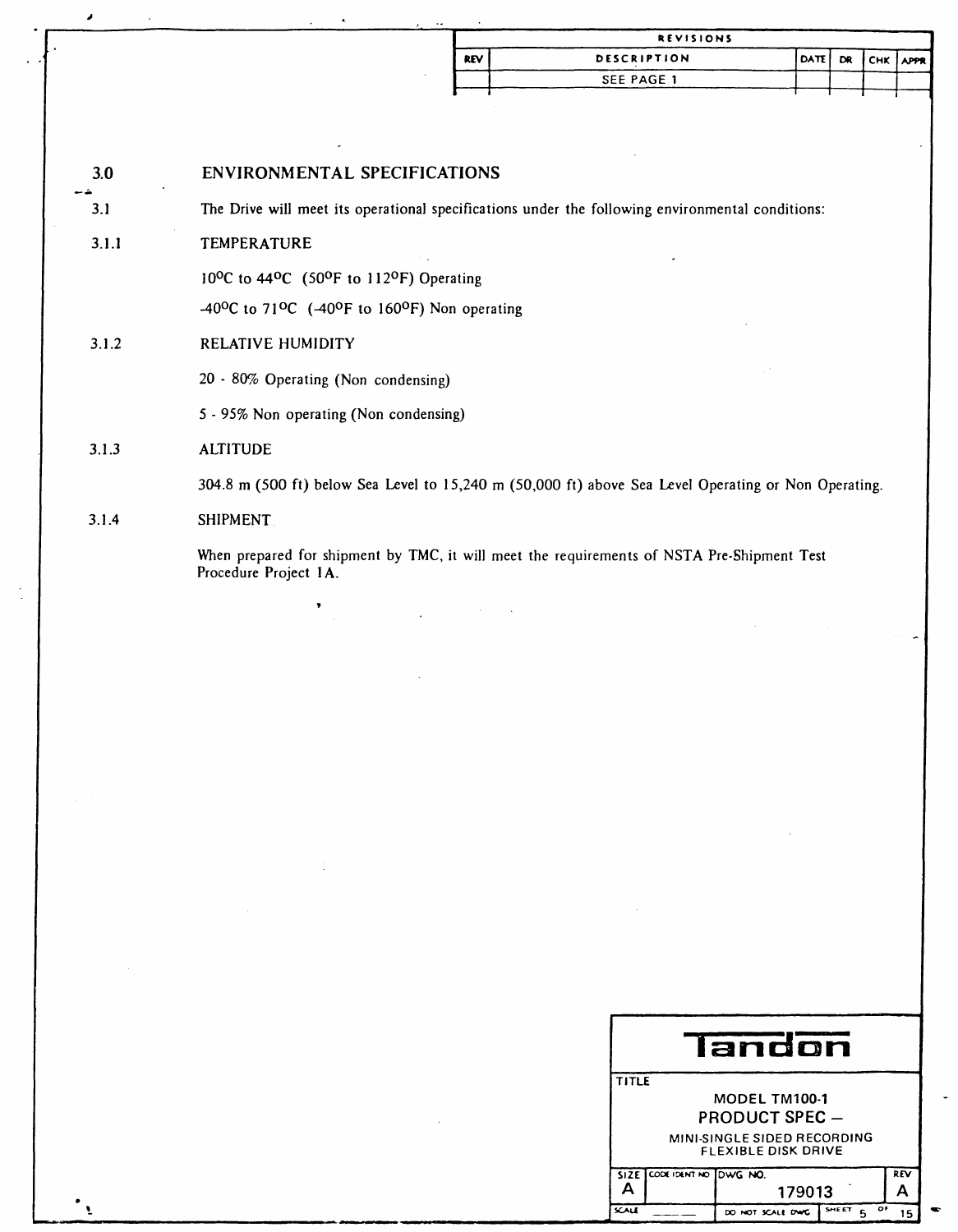|     | <b>REVISIONS</b>   |                  |  |  |
|-----|--------------------|------------------|--|--|
| RΕV | <b>DESCRIPTION</b> | DATE DR CHK APPR |  |  |
|     | SEE PAGE 1         |                  |  |  |
|     |                    |                  |  |  |

#### $-4.0$ MOUNTING

- - -,

 $\frac{1}{2}$ 

~y;

The Flexible Disk Drive may be mounted in any of the following planes: (Upright, Horizontal or Vertical). When mounted horizontally, the circuit board must be on top. Mounting holes are provided in various locations for attachments to user supplied mounting Brackets. See Figure No.1.

PHYSICAL DIMENSION AND WEIGHT

4.2.1

4.1

4.2

 $\frac{1}{2}$ ",

 $\mathcal{L}_{\mathbf{a}}$ 

'-

Figure #1 illustrates the Physical Dimensions of TMC Flexible Disk Drive. Summarized as follows:

| Weight: | 2.04 Kg (4.5 lb)         |
|---------|--------------------------|
| Height: | 85.85 mm (3.38 inches)   |
| Width:  | 149.1 mm $(5.87$ inches) |
| Length: | 203.2 mm (8.0 inches)    |

|                                                           | landon                     |                  |             |     |  |  |  |
|-----------------------------------------------------------|----------------------------|------------------|-------------|-----|--|--|--|
| TITLE                                                     |                            |                  |             |     |  |  |  |
|                                                           | MODEL TM100-1              |                  |             |     |  |  |  |
| <b>PRODUCT SPEC -</b>                                     |                            |                  |             |     |  |  |  |
| MINI-SINGLE SIDED RECORDING<br><b>FLEXIBLE DISK DRIVE</b> |                            |                  |             |     |  |  |  |
|                                                           | SIZE CODE IDENT NO DWG NO. |                  |             | REV |  |  |  |
|                                                           |                            | 179013           |             |     |  |  |  |
| <b>SCALE</b>                                              |                            | DO NOT SCALE DWG | oF<br>SHEET |     |  |  |  |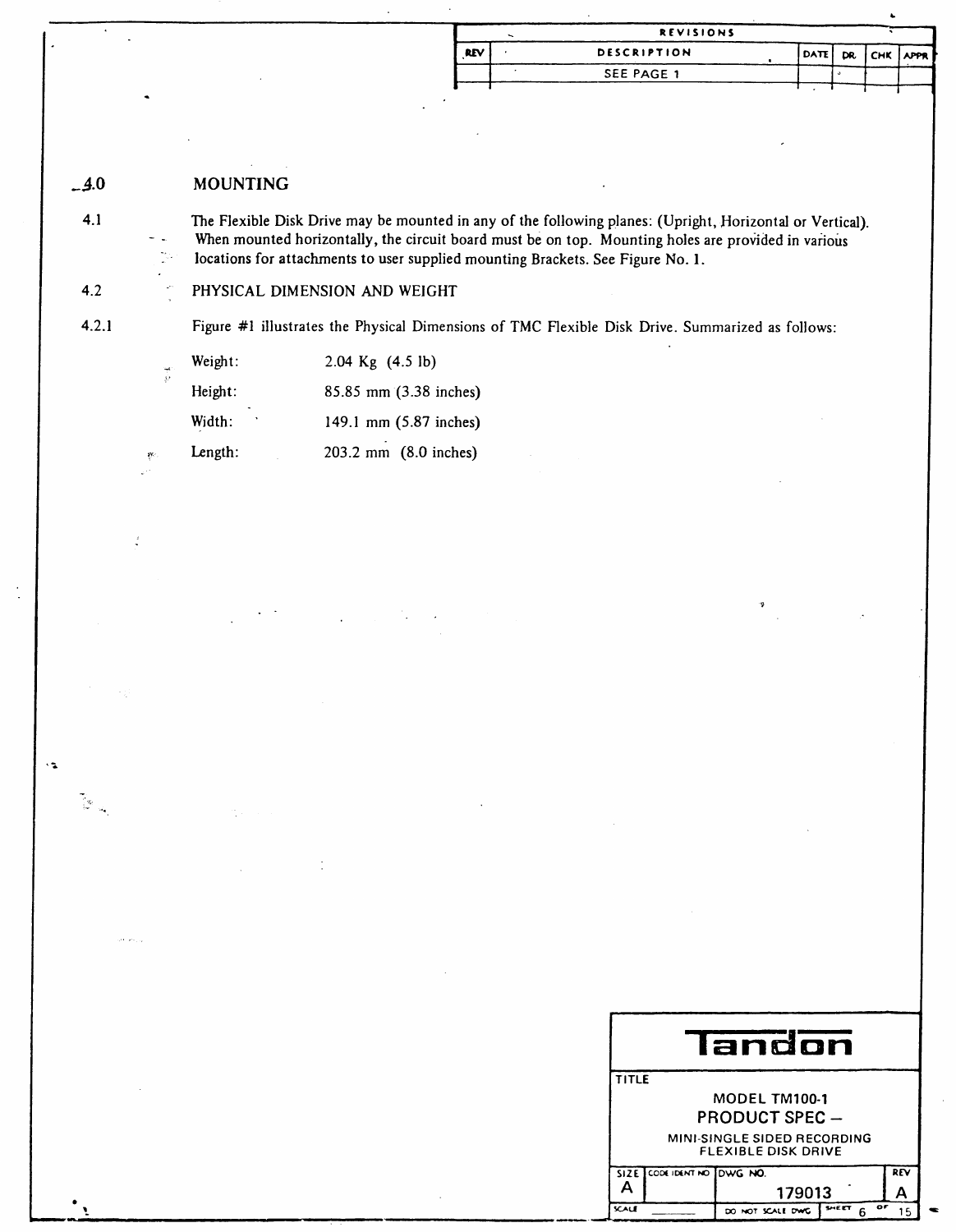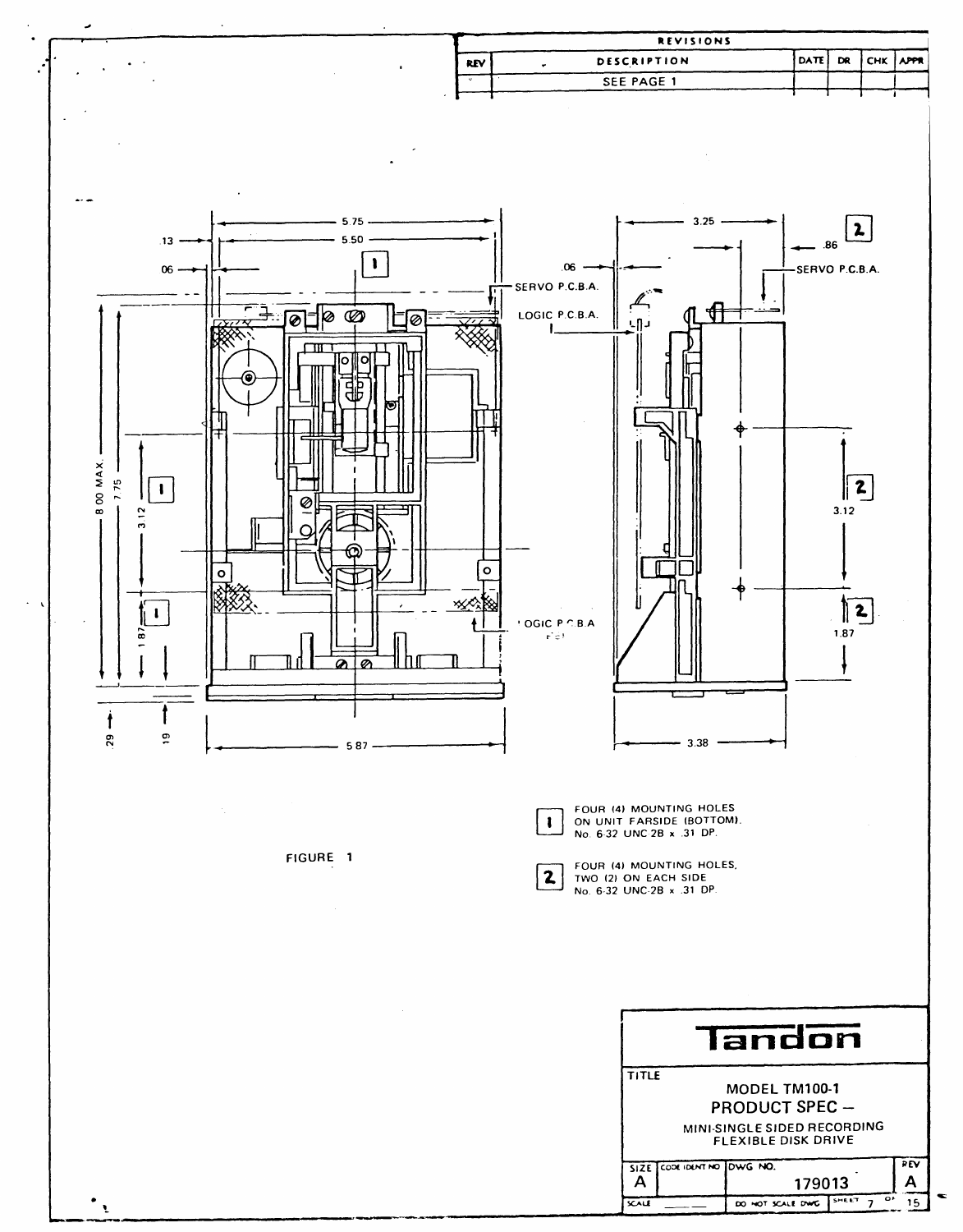| <b>REVISIONS</b> |             |                  |  |  |  |  |  |  |
|------------------|-------------|------------------|--|--|--|--|--|--|
| <b>REV</b>       | DESCRIPTION | DATE DR CHK APPR |  |  |  |  |  |  |
|                  | SEE PAGE 1  |                  |  |  |  |  |  |  |
|                  |             |                  |  |  |  |  |  |  |

### $5.0$ POWER REQUIREMENTS

## D. C. POWER SEQUENCING

One second maximum from the Time Power is applied to the time when the unit will accept command.

#### PRIMARY POWER  $5.2$

 $5.1$ 

+12 VDC  $\pm$  0.6 VDC @ 900 MA (AVE. MAX)

+5 VDC  $\pm$  0.25 VDC @ 600 MA (AVE. MAX) with (100 MV P/P RIPPLE)

#### $5.3$ CONNECTOR P3/J3

DC Power is supplied to the Flexible Disk Drive throught a four (4) pin AMP connector PN-350211-1 soldered to the P.C.B.A. (J3). The mating Connector (not supplied) is AMP PN-1-480424-0 utilizing AMP contact PN-60619-1. See Table 1 for pin assignments.

| landon                                             |                             |                                      |     |  |  |  |
|----------------------------------------------------|-----------------------------|--------------------------------------|-----|--|--|--|
| <b>TITLE</b>                                       |                             |                                      |     |  |  |  |
|                                                    |                             | MODEL TM100-1                        |     |  |  |  |
|                                                    |                             | <b>PRODUCT SPEC -</b>                |     |  |  |  |
| MINI-SINGLE SIDED RECORDING<br>FLEXIBLE DISK DRIVE |                             |                                      |     |  |  |  |
|                                                    | SIZE CODE IDENT NO. DWG NO. |                                      | REV |  |  |  |
|                                                    |                             | 179013                               |     |  |  |  |
| <b>SCALE</b>                                       |                             | SHEET<br>o۶<br>DO NOT SCALE DWG<br>Я | г,  |  |  |  |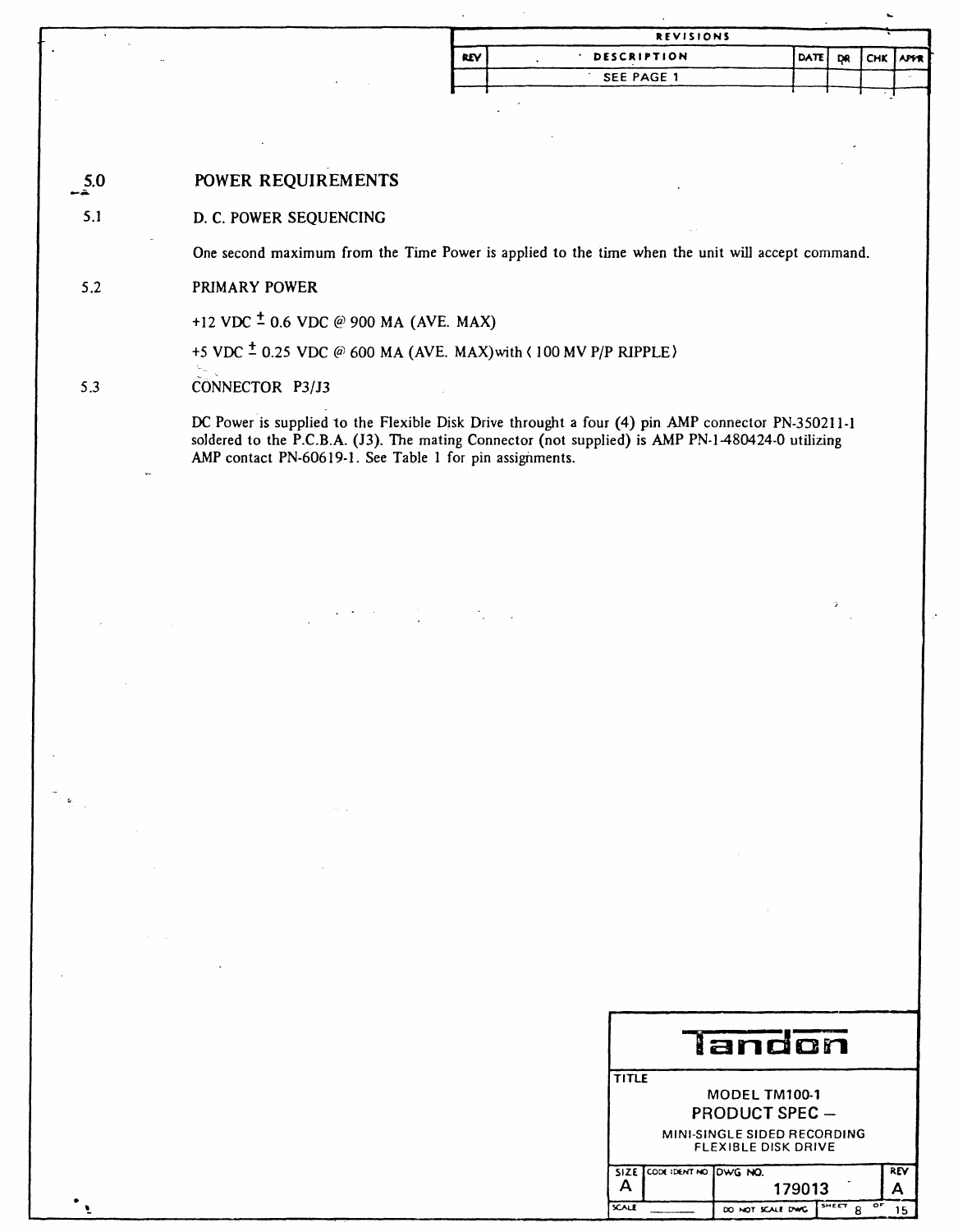|                            |                                                                                                                                                                |                                          | <b>REVISIONS</b> |      |    |          |  |
|----------------------------|----------------------------------------------------------------------------------------------------------------------------------------------------------------|------------------------------------------|------------------|------|----|----------|--|
|                            | <b>REV</b>                                                                                                                                                     | DESCRIPTION<br>۰                         |                  | DATA | DR | CHK APPR |  |
|                            |                                                                                                                                                                | SEE PAGE 1                               |                  |      |    |          |  |
|                            |                                                                                                                                                                |                                          |                  |      |    |          |  |
|                            |                                                                                                                                                                |                                          |                  |      |    |          |  |
|                            |                                                                                                                                                                |                                          |                  |      |    |          |  |
|                            |                                                                                                                                                                |                                          |                  |      |    |          |  |
|                            |                                                                                                                                                                |                                          |                  |      |    |          |  |
|                            |                                                                                                                                                                |                                          |                  |      |    |          |  |
|                            |                                                                                                                                                                |                                          |                  |      |    |          |  |
|                            | TABLE 1                                                                                                                                                        |                                          |                  |      |    |          |  |
|                            |                                                                                                                                                                | DC POWER CONNECTOR PIN ASSIGNMENT, P3/J3 |                  |      |    |          |  |
| $\rm PIN$                  |                                                                                                                                                                | SUPPLY VOLTAGE                           |                  |      |    |          |  |
| $\mathbf{I}$               |                                                                                                                                                                | $+ 12$ vdc                               |                  |      |    |          |  |
| $\sqrt{2}$                 |                                                                                                                                                                | 12v Return                               |                  |      |    |          |  |
| $\mathfrak{Z}$             |                                                                                                                                                                | 5v Return                                |                  |      |    |          |  |
| $\boldsymbol{4}$           |                                                                                                                                                                | $+$ 5vdc                                 |                  |      |    |          |  |
|                            |                                                                                                                                                                |                                          |                  |      |    |          |  |
|                            |                                                                                                                                                                |                                          |                  |      |    |          |  |
|                            |                                                                                                                                                                |                                          |                  |      |    |          |  |
| P                          | $\label{eq:2} \frac{1}{\sqrt{2}}\left(\frac{1}{\sqrt{2}}\right)^{2} \left(\frac{1}{\sqrt{2}}\right)^{2} \frac{1}{\sqrt{2}}\left(\frac{1}{\sqrt{2}}\right)^{2}$ |                                          |                  |      |    |          |  |
|                            |                                                                                                                                                                |                                          |                  |      |    |          |  |
|                            |                                                                                                                                                                |                                          |                  |      |    |          |  |
|                            |                                                                                                                                                                |                                          |                  |      |    |          |  |
|                            | TABLE 1A                                                                                                                                                       |                                          |                  |      |    |          |  |
| PIN                        |                                                                                                                                                                | SIGNAL                                   |                  |      |    |          |  |
| GND LUG                    |                                                                                                                                                                | CHASSIS GROUND FROM                      |                  |      |    |          |  |
| 3/16" QUICK                |                                                                                                                                                                | CONTROLLER                               |                  |      |    |          |  |
| <b>DISCONNECT</b>          |                                                                                                                                                                |                                          |                  |      |    |          |  |
| $\mathcal{L}_{\text{max}}$ |                                                                                                                                                                |                                          |                  |      |    |          |  |
|                            |                                                                                                                                                                |                                          |                  |      |    |          |  |
|                            |                                                                                                                                                                |                                          |                  |      |    |          |  |
|                            |                                                                                                                                                                |                                          |                  |      |    |          |  |
|                            |                                                                                                                                                                |                                          |                  |      |    |          |  |
|                            |                                                                                                                                                                |                                          |                  |      |    |          |  |
|                            |                                                                                                                                                                |                                          |                  |      |    |          |  |
|                            |                                                                                                                                                                |                                          |                  |      |    |          |  |
|                            |                                                                                                                                                                |                                          | <b>Tandon</b>    |      |    |          |  |
|                            |                                                                                                                                                                |                                          |                  |      |    |          |  |

 $\bar{\mathcal{A}}$ 

 $\ddot{\cdot}$ 

| MODEL TM100-1               |
|-----------------------------|
| PRODUCT SPEC -              |
| MINI-SINGLE SIDED RECORDING |
| FLEXIBLE DISK DRIVE         |
|                             |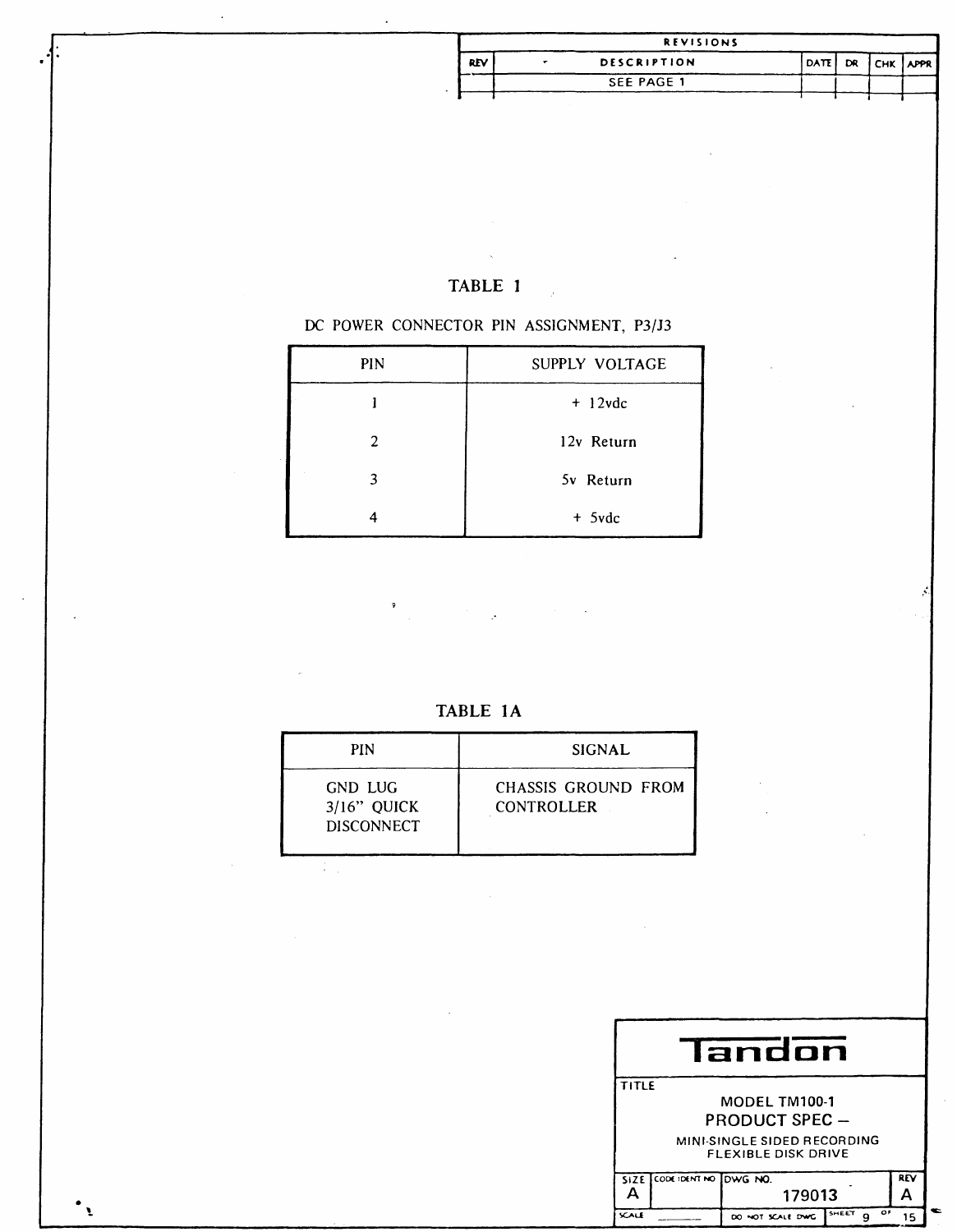|            | <b>REVISIONS</b>   |                    |  |  |
|------------|--------------------|--------------------|--|--|
| <b>REV</b> | <b>DESCRIPTION</b> | IDATE DR' CHK APPR |  |  |
|            | <b>SEE PAGE 1</b>  |                    |  |  |
|            |                    |                    |  |  |

#### 6.0 INTERFACE

6.1

--

The I/O is an Industry Compatable Interface. The Connector is a 34 pin edge card connector (PI).

The mating connector (P1 not supplied) may be a Scotch-Flex Ribbon connecting, 3M PN-3463-001 or alternatively an AM PN-5837I7-5 utilizing contacts PN-I-5836I6-1 for Twisted pair. Signal Connector pin assignments can be found in Table 2.

#### 6.1.1 INPUT CONTROL LINES

#### 6.1.1.1 DRIVE SELECT LINES

The DRIVE SELECT lines provide a means of selecting and deselecting a disk drive. These four lines select one of the four disk drives attached to the controller.

When the signal logic level is true (low), the disk drive electronics are activated, the head is loaded and the drive is conditioned to respond to Step or Read/Write commands. When the signal line logic level is false (high), the input control lines and output status lines are disabled.

A DRIVE SELECT line must remain stable in the true (low) state until the execution of a Step or Read/Write command is completed.

The disk drive address is determined by a Select Shunt on the signal PCBA. DRIVE SELECT lines o through 3 provide a means of daisy-chaining a maximum of four disk drives to a controller. Only one line can be true (low) at a time. An undefined operation might result if two or more units are assigned the same address or if two or more DRIVE SELECT lines are in the true (low) state simultaneously.

#### 6.1.1.2 MOTOR ON

 $\mathcal{L}$ 

When this signal line logic level goes true (low), the drive motor accelerates to its nominal speed of 300 RPM and stabilizes at this speed in less than 250 milliseconds. When the signal line logic level goes false (high), the disk drive decelerates to a stop in less than 150 milliseconds. This signal is not gated with select.

#### 6.1.1.3 DIRECT SELECT and STEP Lines (2 Lines)

When the disk drive is selected, a true (low) pulse with a time duration greater than 1 usec, but less than 2 msec, on the STEP line initiates the access motion. The direction of motion is determined by the logic state of the DIRECTION SELECT line when a STEP pulse is issued. The motion is towards the center of the disk if the DIRECTION SELECT line is in the true (low) state when a STEP pulse is issued. The direction of motion is away from the center of the disk if the DIRECTION SELECT line is in the false (high) state when a STEP pulse is issued. To ensure proper positioning, the DIRECTION SELECT line should be stable 1 usec (minimum), prior to issuing a corresponding STEP pulse and remain true (low) until I usec after the STEP pulse. The access motion is initiated on the trailing edge of the STEP pulse.

The time period between consecutive trailing edges of STEP pulses should not be less than 5 msec.

| landon                                                    |                                    |            |  |  |  |  |
|-----------------------------------------------------------|------------------------------------|------------|--|--|--|--|
| <b>TITLE</b>                                              |                                    |            |  |  |  |  |
|                                                           | MODEL TM100-1                      |            |  |  |  |  |
|                                                           | <b>PRODUCT SPEC -</b>              |            |  |  |  |  |
| MINI-SINGLE SIDED RECORDING<br><b>FLEXIBLE DISK DRIVE</b> |                                    |            |  |  |  |  |
| SIZE CODE IDENT NO. LOWG NO.                              |                                    | <b>REV</b> |  |  |  |  |
|                                                           | 179013                             |            |  |  |  |  |
| SCALE                                                     | $\overline{5}$<br>DO NOT SCALE DWG | O۴<br>15   |  |  |  |  |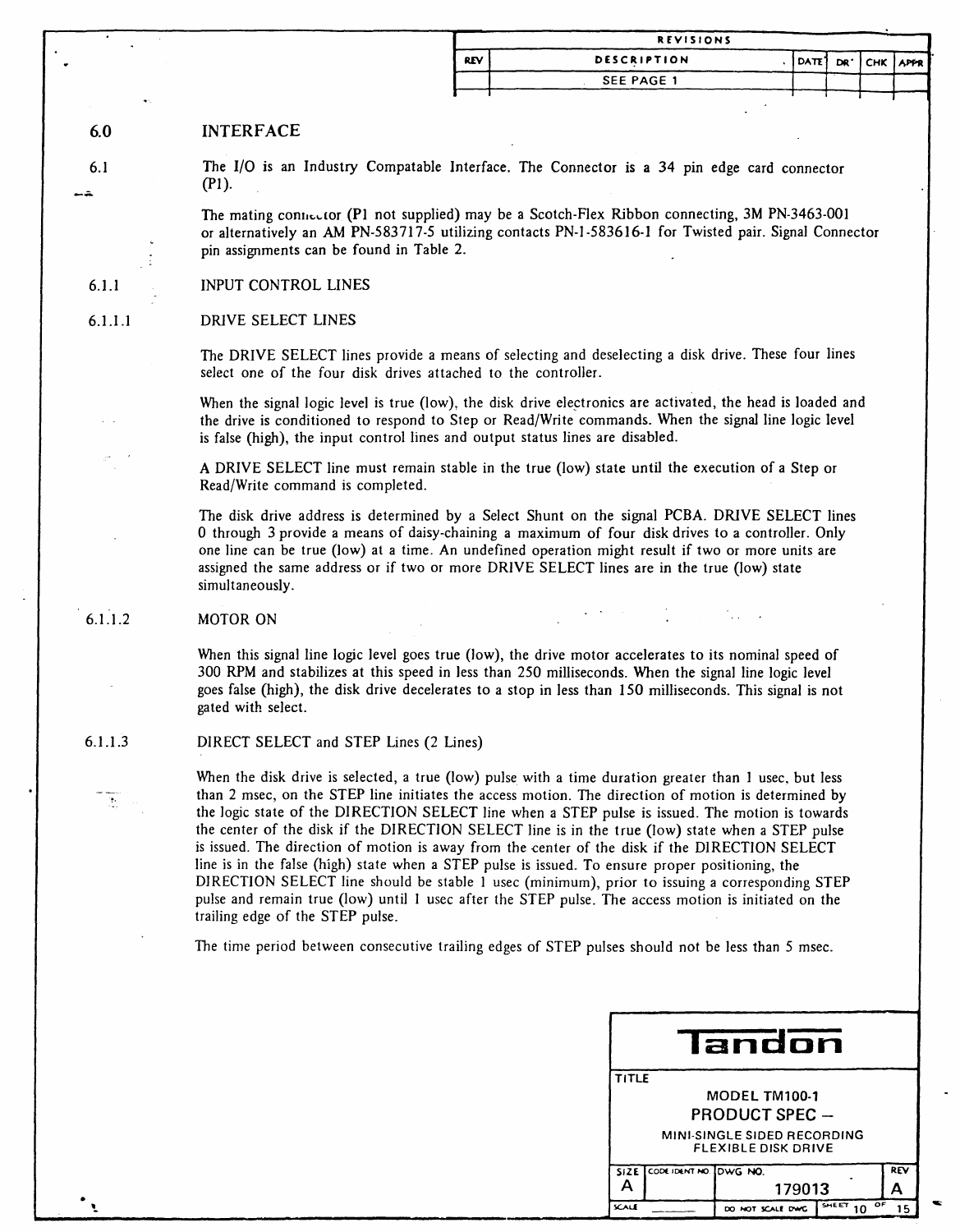| <b>REVISIONS</b> |                                            |             |    |            |             |
|------------------|--------------------------------------------|-------------|----|------------|-------------|
| <b>REV</b>       | DESCRIPTION                                | <b>DATE</b> | DR | <b>CHK</b> | <b>APPR</b> |
|                  | SEE PAGE 1                                 |             |    |            |             |
| TABLE 2          | INTERFACE CONNECTOR PIN ASSIGNMENTS, J1/P1 |             |    |            |             |

| INPUT CONTROL LINES<br>(CONTROLLER-TO-DISK-DRIVE) |                                         |                                        |  |  |  |  |
|---------------------------------------------------|-----------------------------------------|----------------------------------------|--|--|--|--|
| <b>GROUND</b>                                     | DESCRIPTION (MNEMONIC)<br><b>SIGNAL</b> |                                        |  |  |  |  |
| 1                                                 | $\overline{2}$                          | Connector Clamp                        |  |  |  |  |
| $\mathbf{3}$                                      | 4                                       | (Spare)                                |  |  |  |  |
| 5                                                 | 6                                       | DRIVE SELECT 3                         |  |  |  |  |
| 9                                                 | 10                                      | DRIVE SELECT 0                         |  |  |  |  |
| $\mathbf{11}$                                     | 12                                      | DRIVE SELECT 1                         |  |  |  |  |
| 13                                                | 14                                      | DRIVE SELECT 2                         |  |  |  |  |
| 15                                                | 16.                                     | MOTOR ON                               |  |  |  |  |
| 17                                                | 18                                      | DIRECTION SELECT                       |  |  |  |  |
| 19                                                | 20                                      | <b>STEP</b>                            |  |  |  |  |
| 21                                                | 22                                      | COMPOSITE WRITE DATA                   |  |  |  |  |
| 23                                                | 24                                      | WRITE ENABLE                           |  |  |  |  |
| 31                                                | 32                                      | NOT FOR USE (SIde One Select) des DSR. |  |  |  |  |
|                                                   |                                         | <b>OUTPUT STATUS LINES</b>             |  |  |  |  |
| (DISK-DRIVE-TO-CONTROLLER)                        |                                         |                                        |  |  |  |  |
| 7                                                 | 8                                       | INDEX/SECOTR                           |  |  |  |  |
| 25                                                | 26                                      | TRACK ØØ                               |  |  |  |  |
| 27                                                | 28                                      | WRITE PROTECTED                        |  |  |  |  |
| 29                                                | 30                                      | COMPOSITE READ DATA                    |  |  |  |  |
| 33                                                | 34                                      | Connector Clamp                        |  |  |  |  |

|                                                           | landon                |                  |             |            |  |  |  |
|-----------------------------------------------------------|-----------------------|------------------|-------------|------------|--|--|--|
|                                                           | <b>TITLE</b>          |                  |             |            |  |  |  |
|                                                           |                       | MODEL TM100-1    |             |            |  |  |  |
|                                                           |                       | PRODUCT SPEC -   |             |            |  |  |  |
| MINI-SINGLE SIDED RECORDING<br><b>FLEXIBLE DISK DRIVE</b> |                       |                  |             |            |  |  |  |
| SIZE                                                      | CODE IDENT NO DWG NO. |                  |             | <b>REV</b> |  |  |  |
|                                                           |                       | 179013           |             | ρ          |  |  |  |
| <b>SCALE</b>                                              |                       | DO NOT SCALE DWG | SHEET<br>ОF | 15         |  |  |  |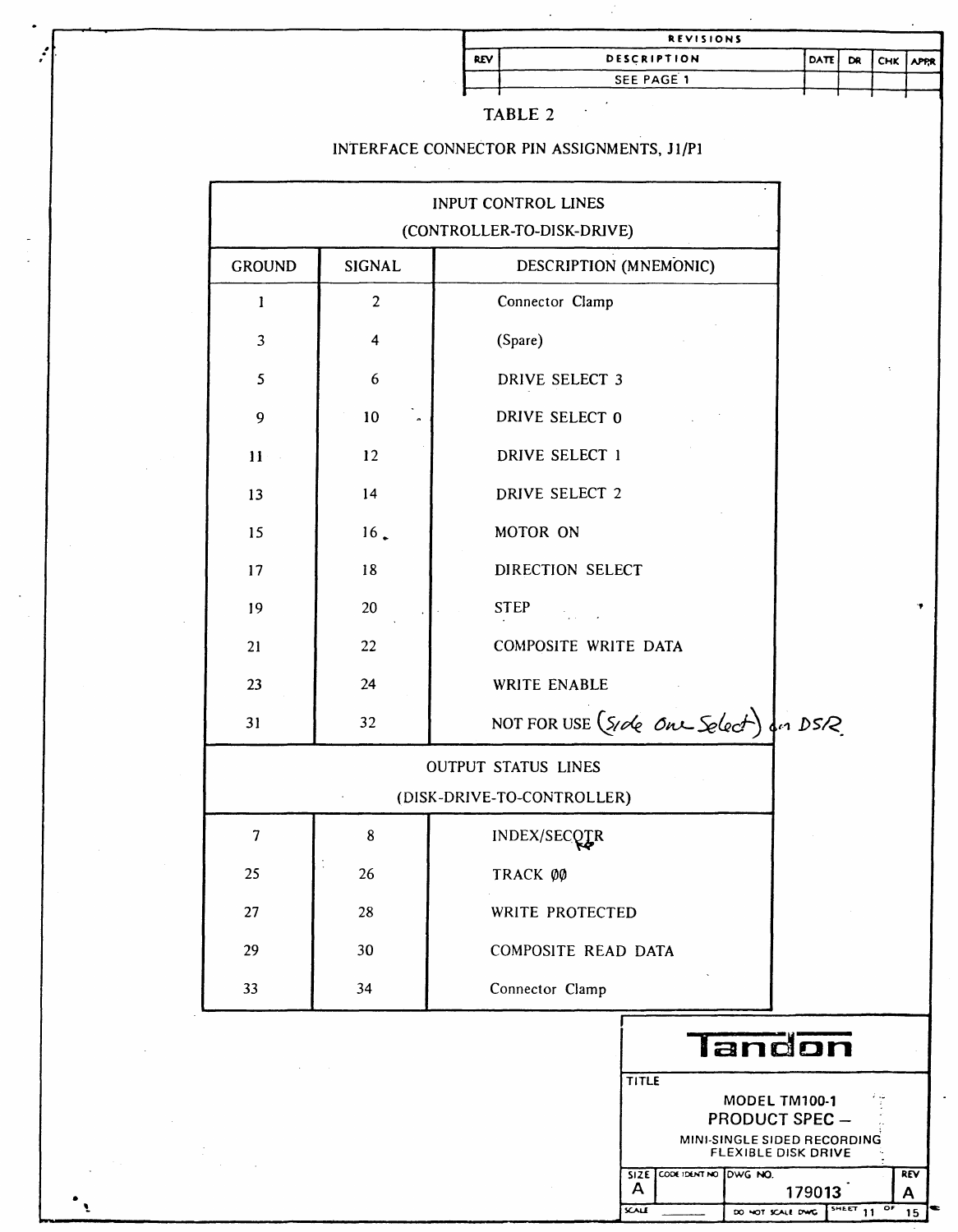| <b>REVISIONS</b> |             |                   |  |  |  |
|------------------|-------------|-------------------|--|--|--|
| <b>REV</b>       | DESCRIPTION | DATE DR. CHK APPR |  |  |  |
|                  | SEE PAGE 1  |                   |  |  |  |
|                  |             |                   |  |  |  |

The Drive Electronics will ignore STEP pulses when either of the following conditions exist:

- (A) The WRITE ENABLE is true (low)
- (B) The direction SELECT is false (high) and the HEAD is position at track  $\varnothing\varnothing$
- (C) The DRIVE is not selected

#### 6.1.1.4 COMPOSITE WRITE DATA

.<br>.<br>.

•

When the disk drive is selected, this interface line provides the bit-serial COMPOSITE WRITE DATA pulses that control the switching of the write current in the selected head. The write electronics must be conditioned for writing by the WRITE ENABLE line (see Para. 5.4.1.6).

For each high-to-Iow transition on the COMPOSITE WRITE DATA line, a flux change is produced at the write head gap. This will cause a flux change to be stored on the medium.

When a double-frequency type encoding technique is used in which data and clock form the combined Write Data signal, the following is recommended.

- (1) The repetition of the high-to-Iow transitions, when writing all zeros, should be equal to the nominal data rate,  $\pm$  0.1 %.<br>( $2\zeta \kappa$   $\approx$   $6/5$ nominal data rate,  $\pm$  0.1 %. ( $2\sqrt{K}$   $\lt$   $-$  B/5
- (2) The repetition rate of the high-to-low transitions, when writing all ones, should be equal to twice the nominal data rate,  $\pm$  0.1 %.

#### 6.1.1.5 WRITE ENABLE

 $\leq$ 

When this signal is true (low), the write electronics are prepared for writing data (the read electronics are disabled). This signal turns on write current in the selected Read/Write head. Data is written under the control of the COMPOSITE WRITE DATA and SIDE ONE SELECT input lines. It is generally recommended that changes of state on the WRITE ENABLE line occur before the first WRITE DATA pulse. When the WRITE ENABLE line is false (high), all write electronics are disabled.

When a write-protected diskette is installed in a drive, the write electronics are disabled irrespective of the state of the WRITE ENABLE of SIDE ONE SELECT lines.

| IDE ONE SELECT does not apply |  |                   |  |  |
|-------------------------------|--|-------------------|--|--|
|                               |  | to the 48 TPI SSR |  |  |

| landon                                                    |                       |                  |             |     |  |  |  |  |
|-----------------------------------------------------------|-----------------------|------------------|-------------|-----|--|--|--|--|
| <b>TITLE</b>                                              |                       |                  |             |     |  |  |  |  |
| MODEL TM100-1                                             |                       |                  |             |     |  |  |  |  |
| PRODUCT SPEC -                                            |                       |                  |             |     |  |  |  |  |
| MINI-SINGLE SIDED RECORDING<br><b>FLEXIBLE DISK DRIVE</b> |                       |                  |             |     |  |  |  |  |
| SIZE.                                                     | COOK DENTINO DUVG NO. |                  |             | REV |  |  |  |  |
|                                                           |                       | 179013           |             |     |  |  |  |  |
| SCALE                                                     |                       | DO NOT SCALE DWG | SHEET<br>۰۴ | 15  |  |  |  |  |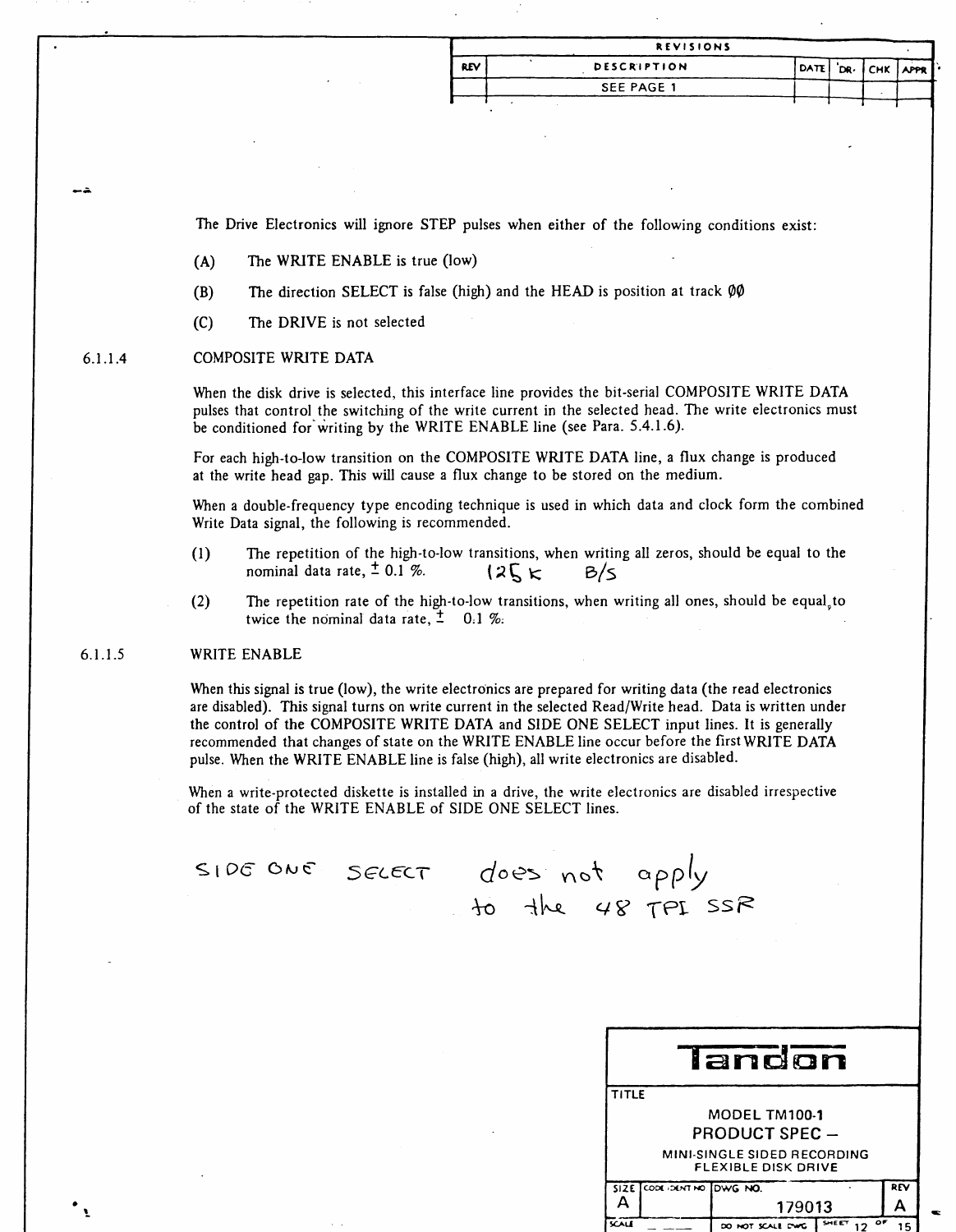|         | <b>REVISIONS</b>                                                                                                                                                                                             |                                   |            |    |            |      |  |  |
|---------|--------------------------------------------------------------------------------------------------------------------------------------------------------------------------------------------------------------|-----------------------------------|------------|----|------------|------|--|--|
|         |                                                                                                                                                                                                              | DESCRIPTION<br><b>DATE</b><br>REV |            | DR | <b>CHK</b> | appr |  |  |
|         |                                                                                                                                                                                                              |                                   | SEE PAGE 1 |    |            |      |  |  |
|         |                                                                                                                                                                                                              |                                   |            |    |            |      |  |  |
|         |                                                                                                                                                                                                              |                                   |            |    |            |      |  |  |
|         |                                                                                                                                                                                                              |                                   |            |    |            |      |  |  |
|         |                                                                                                                                                                                                              |                                   |            |    |            |      |  |  |
| 6.2.1   | <b>OUTPUT STATUS LINES</b>                                                                                                                                                                                   |                                   |            |    |            |      |  |  |
| 6.2.1.1 |                                                                                                                                                                                                              |                                   |            |    |            |      |  |  |
|         | <b>INDEX/SECTOR</b>                                                                                                                                                                                          |                                   |            |    |            |      |  |  |
|         | The INDEX/SECTOR signal is a composite of the Index pulse and Sector signals.                                                                                                                                |                                   |            |    |            |      |  |  |
|         | An Index pulse is provided once every revolution (200 msec, nominal) to indicate to the controller                                                                                                           |                                   |            |    |            |      |  |  |
|         | the beginning of a track. The leading edge of this signal must always be used to insure timing accuracy.                                                                                                     |                                   |            |    |            |      |  |  |
|         | The INDEX/SECTOR line remains in the true (low) state for the duration of the INDEX/SECTOR<br>pulse. The duration of the INDEX/SECTOR pulse is nominally 3.5 msec.                                           |                                   |            |    |            |      |  |  |
|         |                                                                                                                                                                                                              |                                   |            |    |            |      |  |  |
|         | The Sector signal portion appears only when using hard-sectored diskettes.                                                                                                                                   |                                   |            |    |            |      |  |  |
|         |                                                                                                                                                                                                              |                                   |            |    |            |      |  |  |
| 6.2.1.2 | TRACK 0                                                                                                                                                                                                      |                                   |            |    |            |      |  |  |
|         | When the disk drive is selected, the TRACK 0 interface signal indicates to the controller that the                                                                                                           |                                   |            |    |            |      |  |  |
|         | Read/Write head is positioned on TRACK 0. The TRACK 0 signal remains true (low) until the head<br>is moved away from TRACK 0.                                                                                |                                   |            |    |            |      |  |  |
|         |                                                                                                                                                                                                              |                                   |            |    |            |      |  |  |
| 6.2.1.3 | WRITE PROTECTED                                                                                                                                                                                              |                                   |            |    |            |      |  |  |
|         | The NWPTD signal line level goes true (low) when the diskette is write protected, the write electronics                                                                                                      |                                   |            |    |            |      |  |  |
|         | are internally disabled!                                                                                                                                                                                     |                                   |            |    |            |      |  |  |
|         | With WRITE PROTECTED false (high), the write electronics are enabled and Write operations can be                                                                                                             |                                   |            |    |            |      |  |  |
|         | performed. It is generally recommended that the controller should not issue a Write command when                                                                                                             |                                   |            |    |            |      |  |  |
|         | the WRITE PROTECTED signal is true (low).                                                                                                                                                                    |                                   |            |    |            |      |  |  |
| 6.2.1.4 | COMPOSITE READ DATA                                                                                                                                                                                          |                                   |            |    |            |      |  |  |
|         |                                                                                                                                                                                                              |                                   |            |    |            |      |  |  |
|         | This interface line transmits the readback data to the controller when the drive is selected. It provides                                                                                                    |                                   |            |    |            |      |  |  |
|         | a pulse for each flux transition recorded and detected on the diskette. The COMPOSITE READ DATA<br>output line goes true (low) for a duration of $1 \pm .25$ usec for each flux change recorded on diskette. |                                   |            |    |            |      |  |  |
|         |                                                                                                                                                                                                              |                                   |            |    |            |      |  |  |
|         | The leading edge of the COMPOSITE READ DATA output pulse represents the true positions of the<br>flux transitions on the diskette surface.                                                                   |                                   |            |    |            |      |  |  |
|         |                                                                                                                                                                                                              |                                   |            |    |            |      |  |  |

•

| landon                                                     |                            |                  |             |            |  |  |  |
|------------------------------------------------------------|----------------------------|------------------|-------------|------------|--|--|--|
| TITLE                                                      |                            |                  |             |            |  |  |  |
| MODEL TM100-1                                              |                            |                  |             |            |  |  |  |
| <b>PRODUCT SPEC -</b>                                      |                            |                  |             |            |  |  |  |
| MINI-SINGLE SIDED RECORDING<br><b>FI EXIBLE DISK DRIVE</b> |                            |                  |             |            |  |  |  |
|                                                            | SIZE COOK IDENT NO DWG NO. |                  |             | <b>REV</b> |  |  |  |
|                                                            |                            | 179013           |             |            |  |  |  |
| <b>SCALE</b>                                               |                            | DO NOT SCALE DWG | SHEET<br>o۴ | 15         |  |  |  |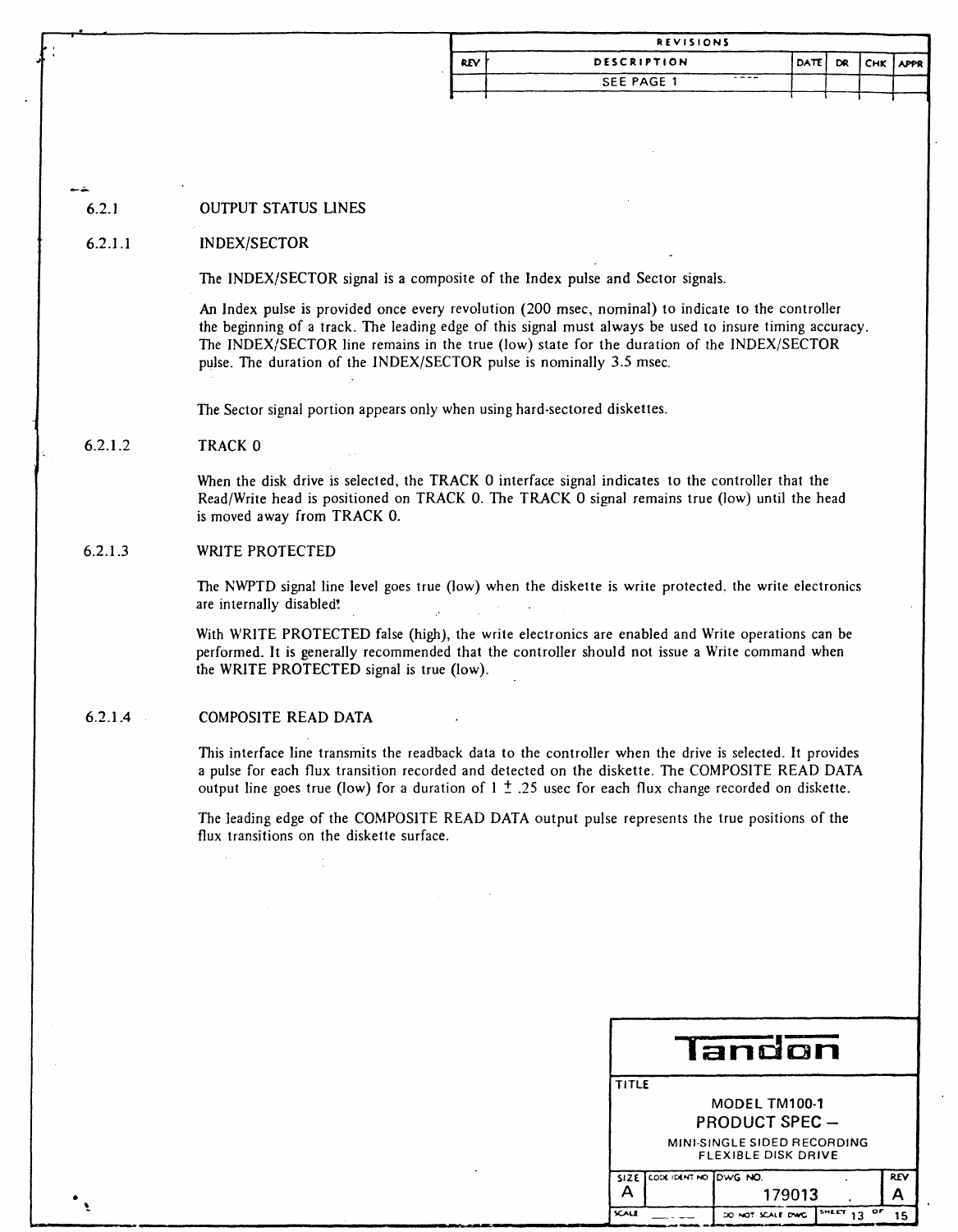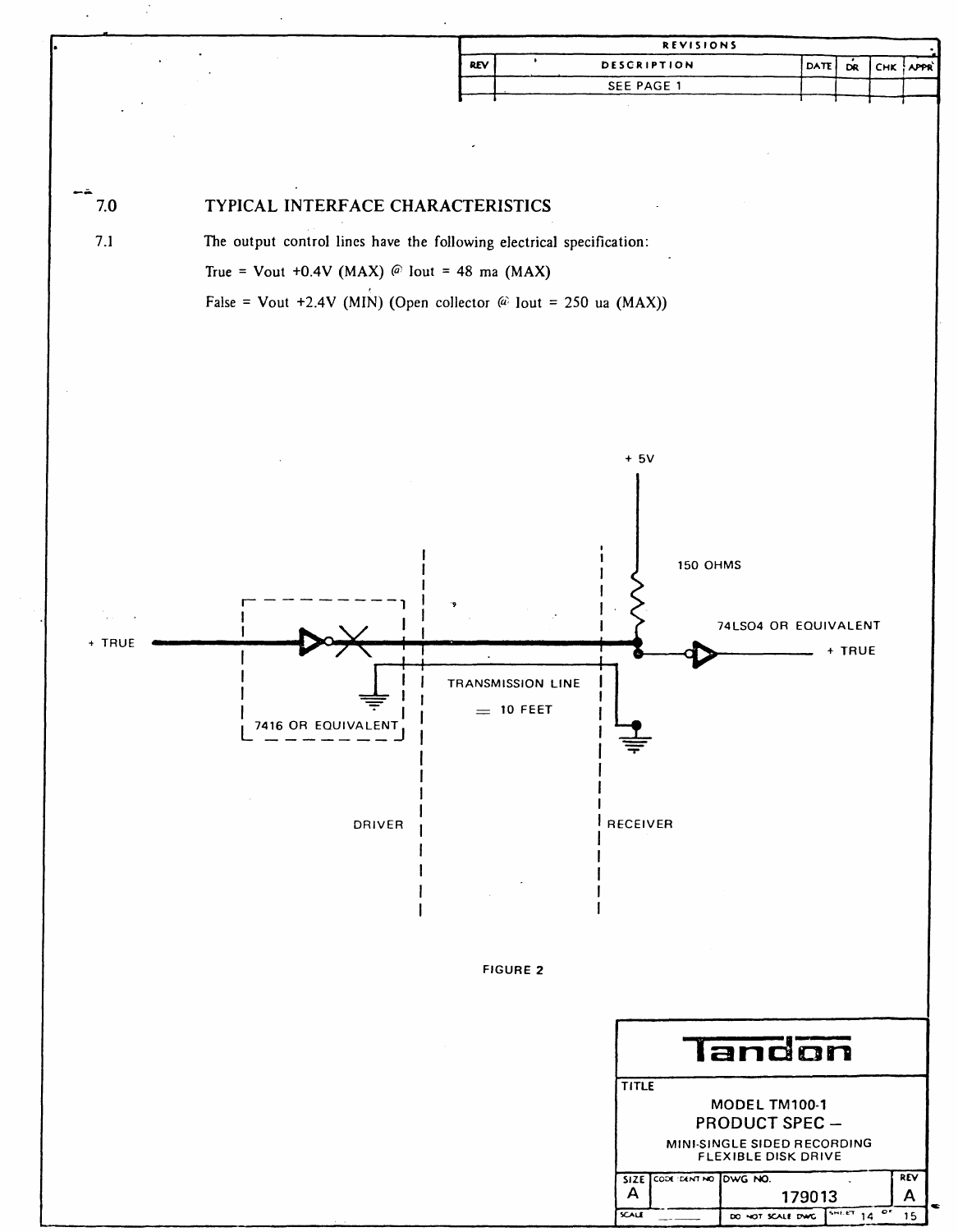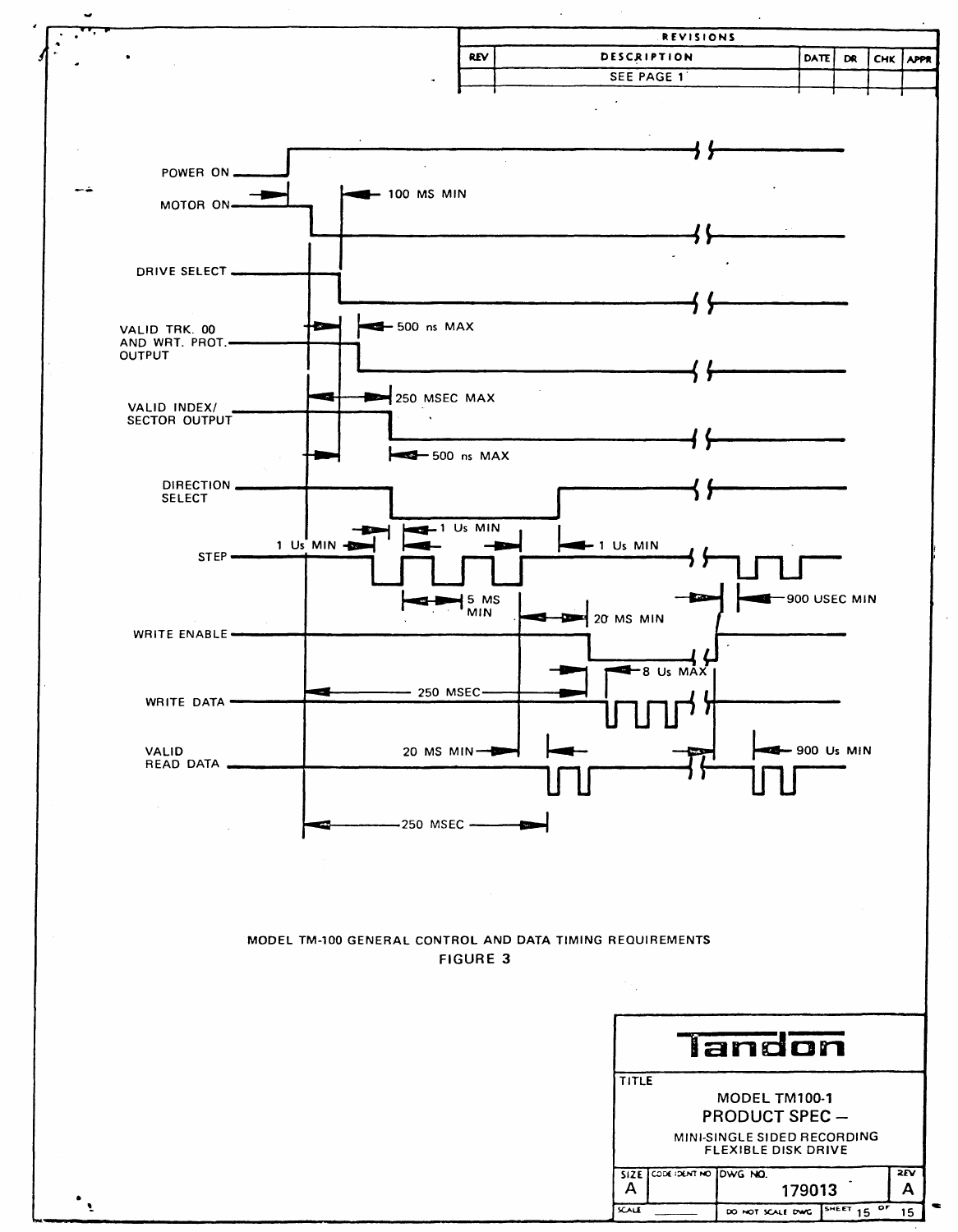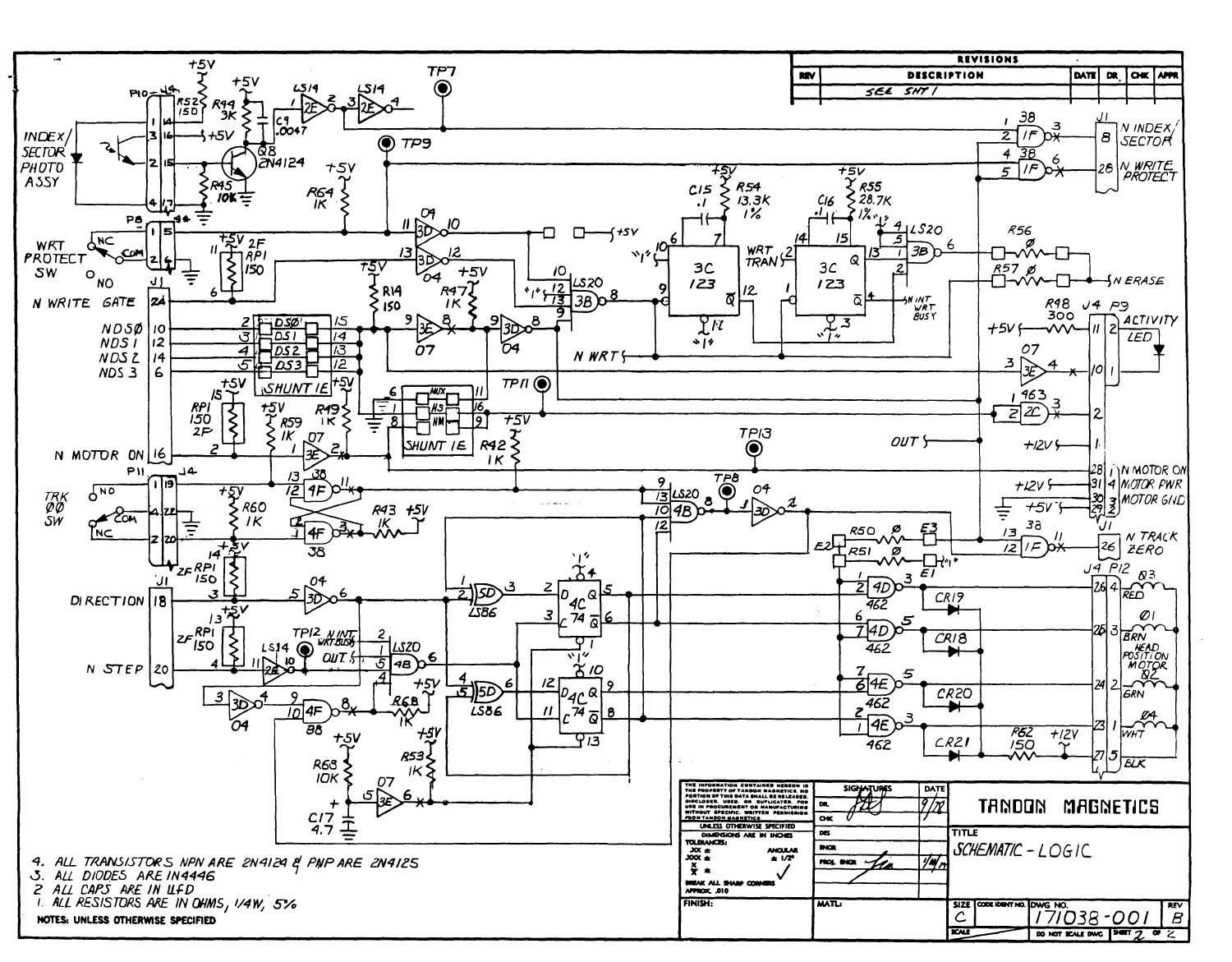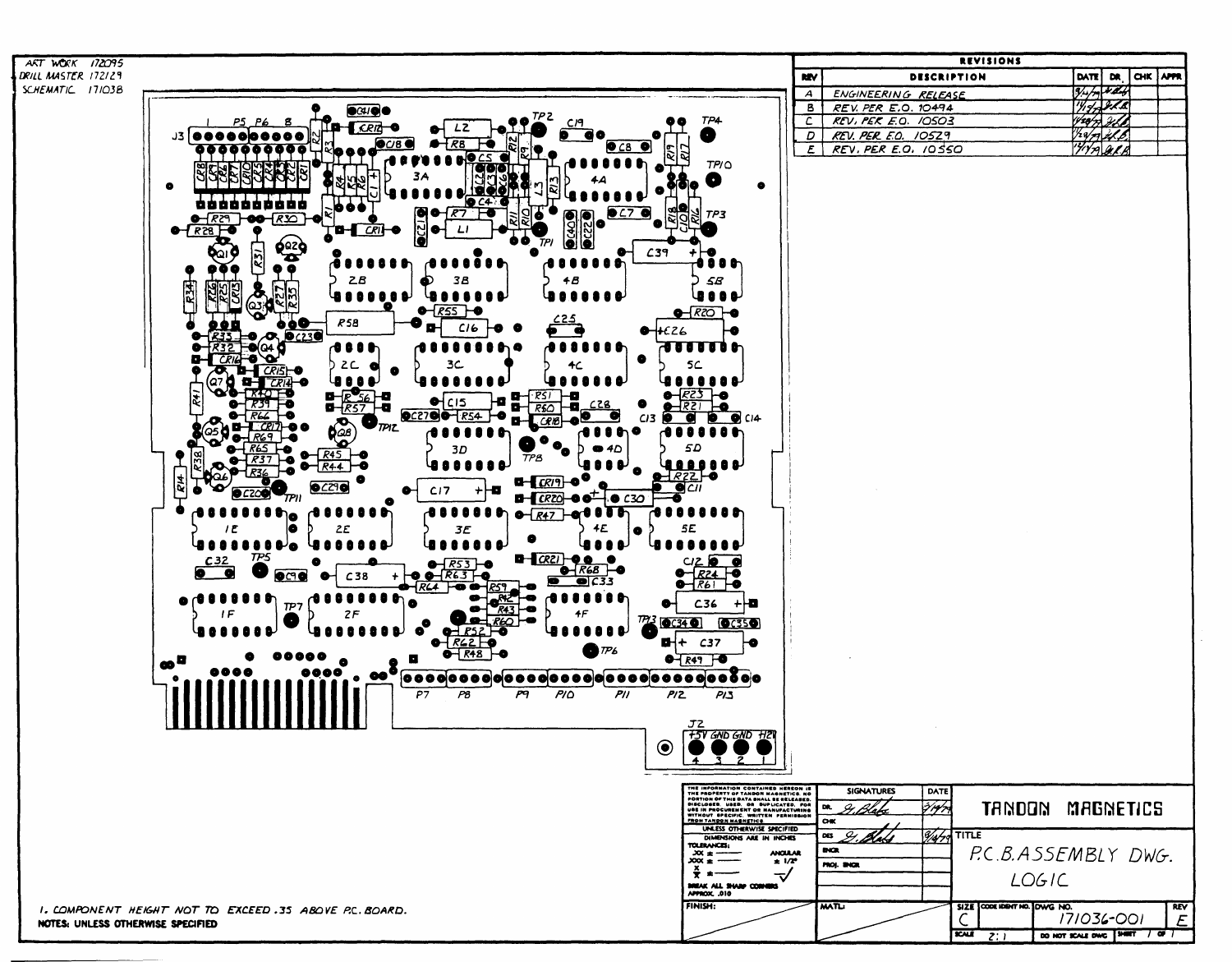